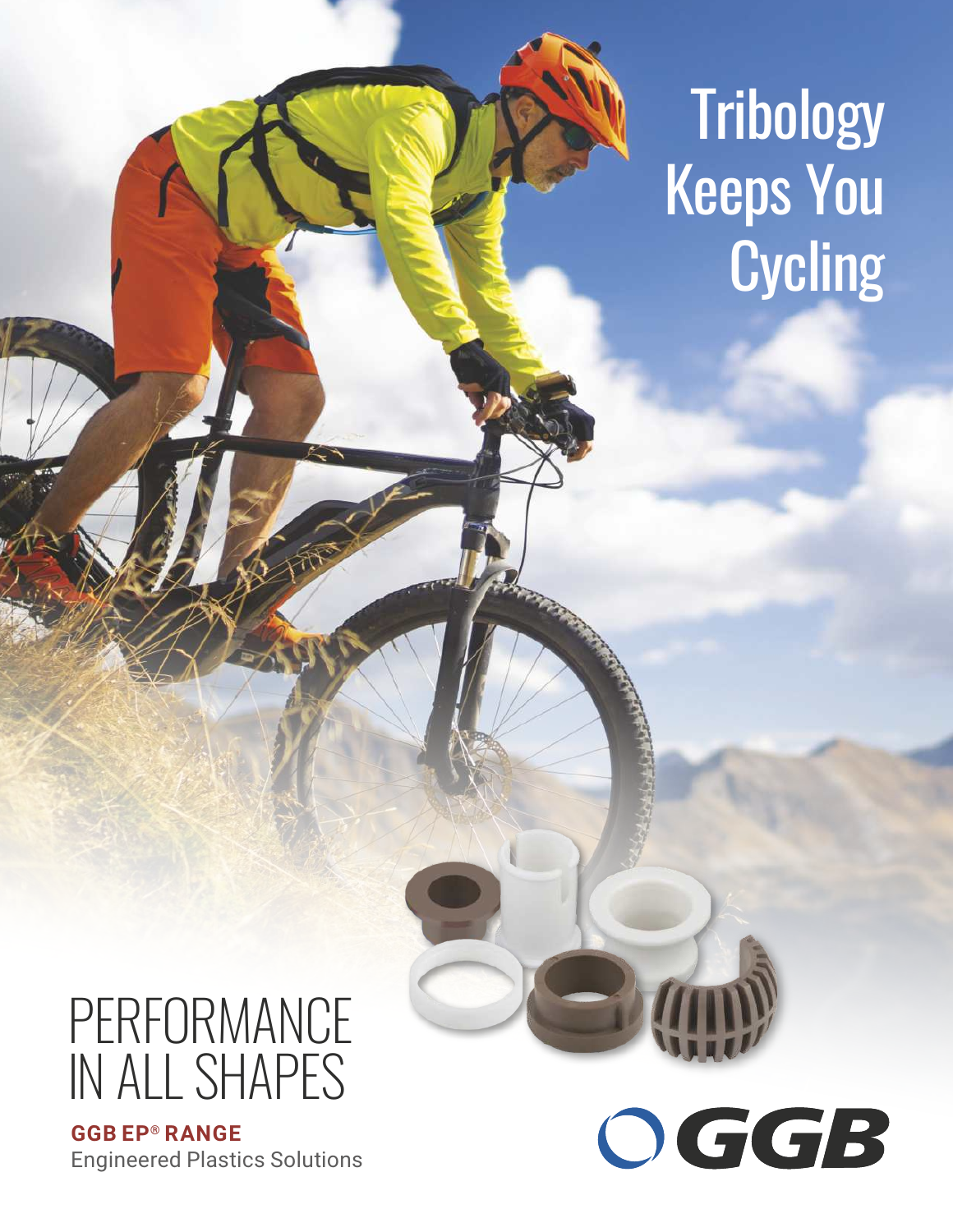## The Next Evolution of Cycle Bearing Solutions

To create innovative and improved bicycles, engineers face a daunting challenge: reduce weight and increase durability while keeping costs to a minimum. And with the growing popularity of e-bikes, there's a new set of challenges to meet—from maximizing battery life and improving electronic corrosion resistance to creating lightweight, durable and quiet motor and drivetrain components. Meeting these demands requires careful consideration of every component involved in the production of both standard bicycles and e-bikes.

At GGB, we aren't afraid to take risks for our customers. As a tribological leader, we take pride in working closely with customers in the early stages of design to think broadly and boldly while expanding beyond traditional surface engineered solutions. A relationship with GGB is one based on trust, compassion, determination, collaboration and respect—a true partnership.

We're here to work with you, pushing the boundaries of possibility to inspire customers across all markets to partner—and innovate—alongside us. By partnering with us as early as possible in the system design process, we can adapt our solutions to the needs, demands, and requirements of cycling and e-bike parts and components. This allows you to take full advantage of part shape and size throughout the design process. With this freedom to innovate, you can help transform bicycle technology for the e-bike future.

## [Engineered Plastic Solutions](https://www.ggbearings.com/en/products/solid-polymer-plastic-bearings)

### **[®](https://www.ggbearings.com/en/products/solid-polymer/ep22) [EP](https://www.ggbearings.com/en/products/solid-polymer/ep22) 22**

An injection-molded, Engineered Plastic bearing that provides excellent wear resistance and low friction over a wide range of both dry and lubricated conditions.

#### **Hydraulic Seat Post**

Smooth and maintenance-free, making for a better, more comfortable ride.

#### **Brake Levers**

Excellent wear resistance and low friction for improved function in any condition.



#### **Front Fork** Lightweight and durable with excellent wear resistance and low friction for precision riding.

### **[®](https://www.ggbearings.com/en/products/solid-polymer/ep43) [EP](https://www.ggbearings.com/en/products/solid-polymer/ep43) [43](https://www.ggbearings.com/en/products/solid-polymer/ep43)**

An environmentally friendly Engineered Plastic bearing that provides extremely low friction and is optimized for dry running conditions, offering high dimensional stability, chemical resistance and low humidity absorption.

#### **Rear Suspension Arms**

Smooth and consistent vibration damping properties for a smoother ride.

#### **Wheel Hub**

Improved low-friction properties reduce power losses for reliable, long-running performance.

#### **Bike Pedals**

Incredible wear resistance and maintenance-free for long rides.

#### **Shock Tubes**

Stable and durable, yet lightweight, for high-impact bike riding.



**Shock Absorber** Lightweight, impact-resistant for increased comfort and control.

#### **Guide Pulley**

Low-friction properties for more efficient riding.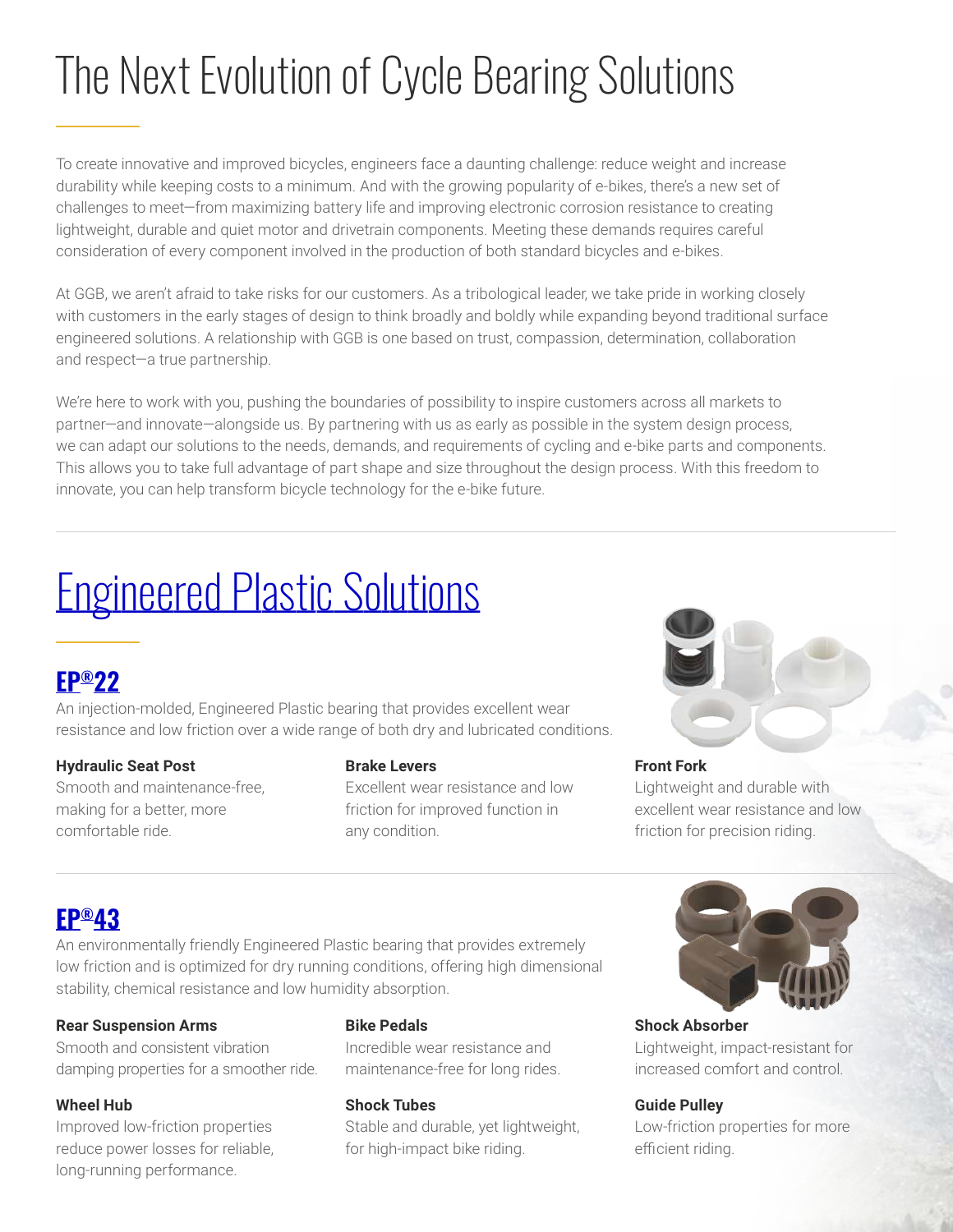## Performance in All Shapes

### **COLLABORATE. INNOVATE. WORLDWIDE.**

Our series of Engineered Plastic bearings provides excellent wear resistance and low friction in both dry and lubricated operating conditions. In addition to their high shock-load resistance and noise-dampening properties, our Engineered Plastic bearings provide environmentally friendly, grease-free operation. This helps minimize maintenance and the chance of grease washing away during riding and cleaning. Plus, Engineered Plastics are an ideal alternative for roller bearings in bicycle applications which are subject to brinelling damage under high loads with small oscillation movements.